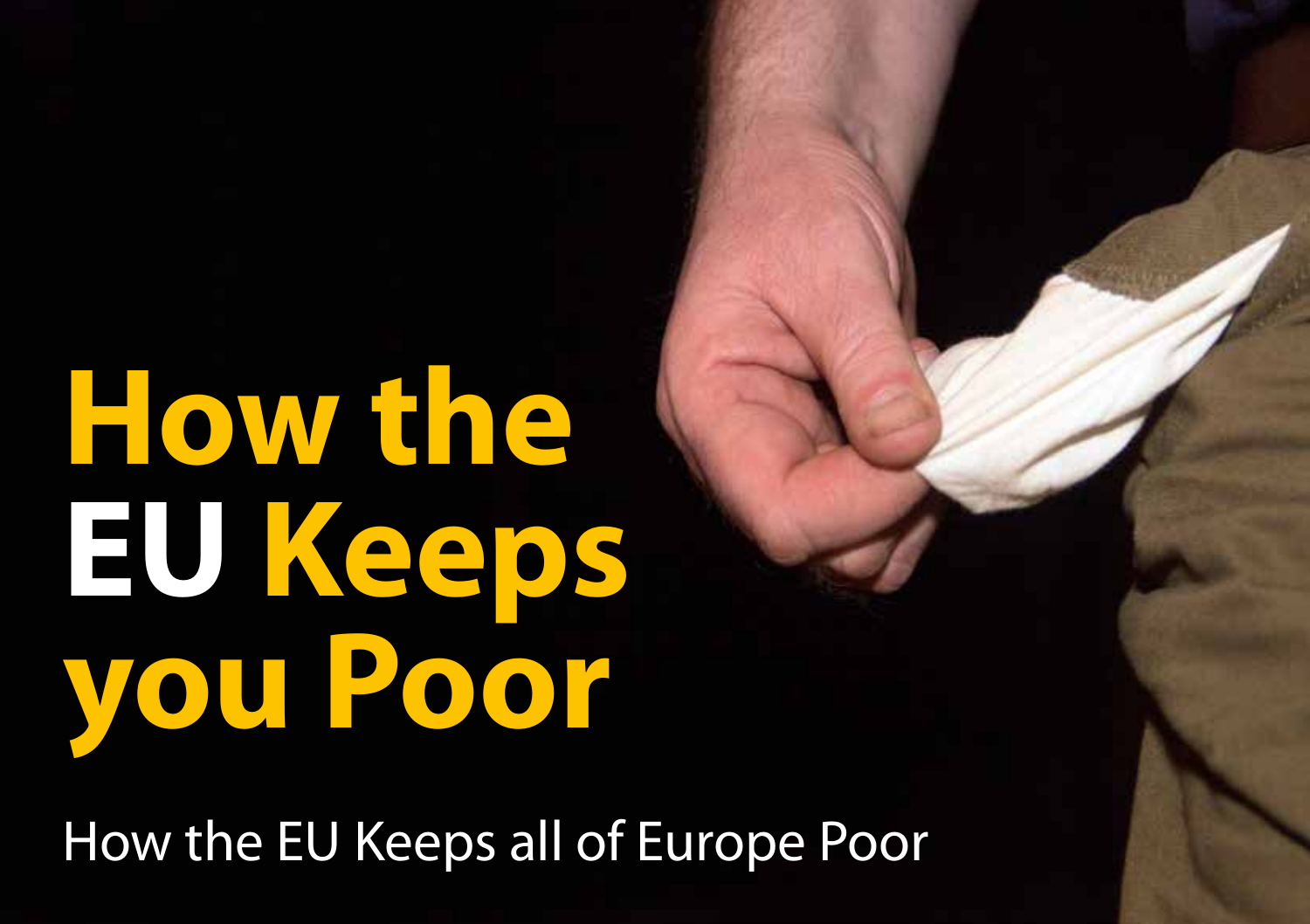## **How the EU Keeps You Poor and holds Europe back**

### **Again** and **Again** official figures are showing the EU system makes us poorer than we would be without the EU.

Many live in poverty, yet OFFICIAL FIGURES show UK unemployment is coming down. Office for National Statistics (ONS) figures show unemployment is at 5%. The figures show that the employment rate hit 74%. The number of people in work is at a record high of 31.42 million. British people clearly want to work, but mass migration makes it hard to get a well-paid job. The young are particularly suffering. The youth jobless rate is two and a half times the average unemployment rate with 13.7% of young people out of work. It is not just our young people who are missing out.

- **AGAIN** Government figures show that wages are not increasing as one would usually expect. In normal times wages should rise when demand for labour increases. According to the ONS wage growth has slowed to just 1.9%. That is before inflation is taken into account.
- **AGAIN** today's figures show that most new jobs have gone to EU migrants. By increasing the supply of cheap imported labour the EU keeps big business' labour costs down; but at the expense of hard-working families.
- **AGAIN,** the working people of Britain see stagnation in our living conditions. We have not seen real-terms pay rises for many years.

Well done the EU! Britain is becoming a cheap labour economy with working people living precarious lives often on zero hours contracts, paying high rents and caught in increasing debt.

**According to the Bank of England:** Low-skilled migration and a reluctance to invest have been cited by a leading Bank of England official as possible factors depressing wage growth and harming Britain's productivity.

**Ben Broadbent**, Deputy Governor of the Bank of England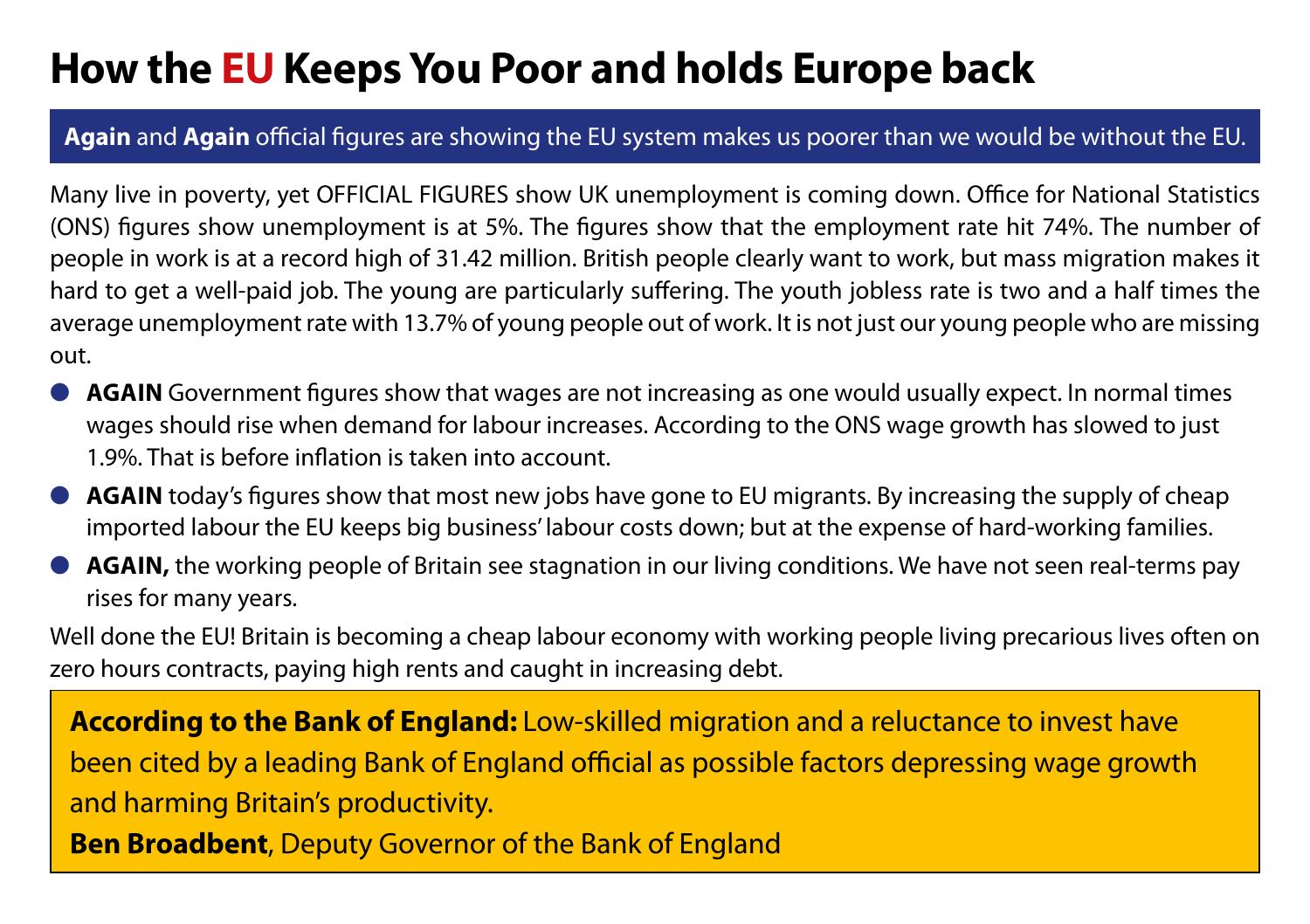*It might be great for people who exploit cheap labour - but the rest of us are suffering.*

**BY BECOMING A CHEAP LABOUR ECONOMY** there is little incentive to invest in technological advances and new tooling. So, again, we see the figures show that productivity is not increasing, according to the latest report from the Office of National Statistics output per worker and output per job and manufacturing output per hour has actually been declining. UK Labour Productivity as measured by output is 13% below what it was before 2008. This is because of the cheap labour. This is damaging our economy. Isn't it time we started doing better?

**THIS IS HOW THE EU WORKS.** By allowing the free movement of labour, it is turning Britain into a low wage and low productivity economy - **again** we see our competitiveness reduced by EU membership. Even in Germany, the only beneficiary of the Euro, working people have seen almost no increase in living standards for many years. So who wins? It is actually lose/lose for Britain and the countries in central and eastern Europe who lose the workers, and the chance build-up their own country.

# **How the EU migration hurts the countries who lose the labour**

Ask someone from central Europe: did they vote to join the EU so that their countries could just become pools of cheap labour? No - people hoped their countries would advance. Yet:–

- free-movement of persons is creating a brain-drain effect of trained people not being available to grow their home country's economy
- these people are not paying taxes at home but in another country
- the loss of the young coming to the west is depleting whole parts of some countries in the EU of working age people
- there is a human cost, such as the breakdown of families due to prolonged parental abscense